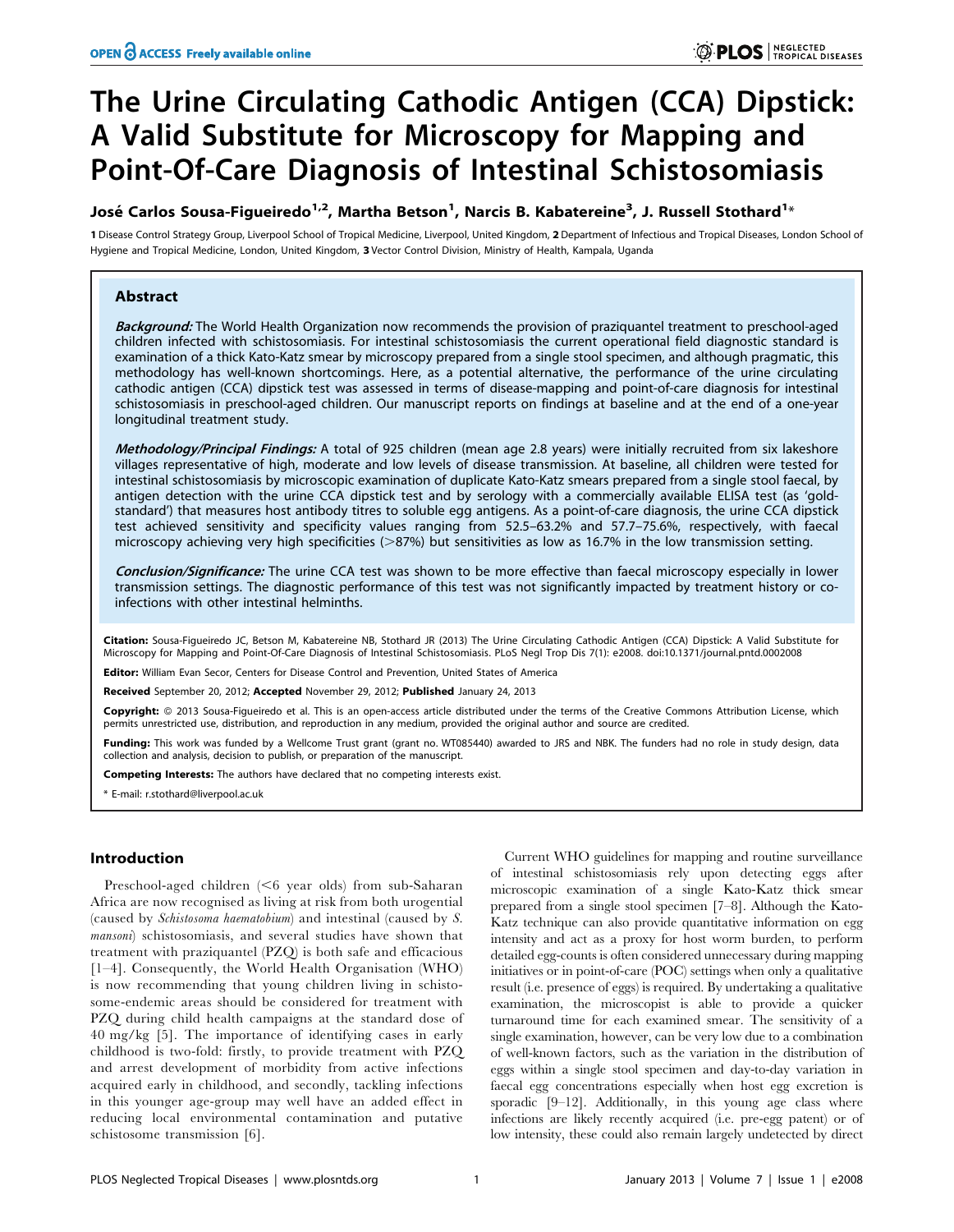### Author Summary

The World Health Organization (WHO) now recommends that all children (2–16 year olds) living in schistosomiasis endemic areas should have regular access to praziquantel treatment. While there is extensive information in current literature on the geographical distribution of this disease in school-aged children (6–16 year olds), very little is known about its distribution in infants and preschool-aged children. Although pragmatic for resource-poor settings, the current field-standard method, the Kato-Katz smear, lacks diagnostic sensitivity, especially in lower transmission settings or where there is a large proportion of recently acquired infections. The latter is of particular importance for preschool-aged children as many will have pre-egg patent infections. Here we investigate a commercial rapid diagnostic test alternative to microscopy, using a dipstick test that detects worm antigens in the patient's urine, and show that it can achieve better performance than the current field standard both during mapping efforts and as a point-of-care diagnosis. Importantly, we found this diagnostic tool to be as effective before and after praziquantel treatment, able to provide semi-quantitative information on intensity of infection, and to be far more sensitive for identifying recently acquired infections than any other present alternatives.

egg detection methods such as microscopy owing to a temporal lag in diagnostic patency as worms mature to fecundity [13].

According to recent reviews on helminth research, appropriate and, more often than not, distinct diagnostic methodologies are required for: 1) disease mapping to guide initiation and prioritisation of control interventions; 2) monitoring and evaluation of ongoing control, and being particularly alert to the detection of possible emerging anthelmintic resistance; 3) assessment of elimination of disease by intervention programmes as these approach completion; and 4) case-based diagnosis for surveillance and patient management [14–15]. Currently, faecal microscopy is the field standard for 1) and 4) in much of sub-Saharan Africa.

Therefore the objective of this study was to ascertain if the diagnostic performance of the commercially available urine Circulating Cathodic Antigen (CCA) dipstick test was comparable to that of faecal microscopy (i.e. duplicate thick Kato-Katz smears from a single stool) for disease mapping and POC diagnosis in preschool-aged children. The CCA rapid diagnostic test (Rapid Medical Diagnostics, Pretoria, RSA) is an immunochromatographic dipstick that detects the presence schistosome antigens (proteoglycans), as released from feeding worms, in host urine [16–17]. Prior applications of this test in school-aged children have yielded diagnostic sensitivities of between 56.3–96.3% and specificities as high as  $93.9\%$  [18–23]. Initial observations from surveys of preschool-aged children indicate similar values, albeit with lower specificity [13,24]. In the search of a diagnostic 'gold standard', our study also considered host serology, by assessing antibodies titres to schistosome soluble egg antigen (SEA), as being most sensitive, though this methodology is typically too demanding for wide-scale application in field-based settings in sub-Saharan Africa.

This study focused on the detection of S. mansoni infection in preschool-aged children (#6 year olds) at baseline and at one-year follow-up during a PZQ treatment study campaign that took place in Uganda in 2009–2011. The longitudinal performance of the CCA dipstick test was compared to faecal microscopy, as well as host serological dynamics. The logistical and financial characteristics of each test were also discussed here to make a pragmatic assessment of the urine CCA dipstick within a context of disease mapping and POC diagnosis.

# Materials and Methods

#### Ethical statement, recruitment and treatment

The London School of Hygiene and Tropical Medicine, London, UK (application no. LSHTM 5538.09) and the Ugandan National Council of Science and Technology approved this study. Before selection, all families received an information leaflet (in local languages) detailing the objectives and procedures of this study. Those who chose to participate had the study explained in full by the local Vector Control Disease District Officer. Before enrolment, informed consent was given by mothers in writing or by fingerprint (in cases of illiteracy). The IRB approved the use of oral consent.

At baseline, all children and their mothers (guardians) were treated using a standard 40 mg/kg dose of PZQ (CIPLA, Mumbai, India) regardless of infection status in line with mass drug administration guidelines. Treatment at 3- and 6-month follow-ups was provided on a selective basis upon positive criterion of either faecal examination or CCA test in an effort to understand (re)infection dynamics within the cohort. In addition albendazole (ALB) (GSK, Uxbridge, UK), was provided following WHO deworming guidelines [25]. All treatment was supervised and confirmed by a project nurse. For younger/smaller children  $\leq 24$ months old), PZQ tablets were broken and crushed, mixed with a spoonful of orange juice, before administration. All children were provided with additional juice and a food item (local doughnut) at the time of treatment to ensure treatment was not taken on an empty stomach and in an attempt to improve absorption of the drug.

#### Study site

This is a retrospective study, where the baseline data was collected in October/November of 2009 in Bugoigo, Walukuba and Piida villages (Buliisa District) on the shores of Lake Albert and Bugoto, Bukoba and Piida villages (Mayuge District) on the shores of Lake Victoria. The follow-up study took place in October/November of 2010. The sites visited are characterized as fishing/lakeshore villages impoverished both in terms of sanitation and hygiene, and have been the setting for the Schistosomiasis in Mothers and Infants (SIMI) project [6,26].

#### Inclusion and exclusion criteria for analysis

In order to be included in this study, all participants had to meet the following criteria at baseline: 1) aged below 6 years at recruitment; 2) had no history of previous treatment for schistosomiasis; and 3) provided sera, urine and stool samples. All children who had been recruited into the study at baseline  $(N = 1211)$  were considered for follow-up as long as criterion 3 (above) was met. Importantly, upon follow-up 69% of children had received at least two doses of PZQ in the previous 12 months, one at baseline and a second at an interim 3- or 6-month survey. The remaining 31% of children received only one treatment (at baseline). For details on population numbers achieved, see Figure 1.

#### Parasitological diagnosis

Note that the five technicians in charge of diagnostic tests were blinded to results achieved by other methodologies.

Microscopy. Diagnosis of S. mansoni was performed using duplicate Kato-Katz thick smears prepared from a single stool sample (41.7 mg of stool per smear) [7]. Microscopy was conducted by three experienced Ministry of Health technicians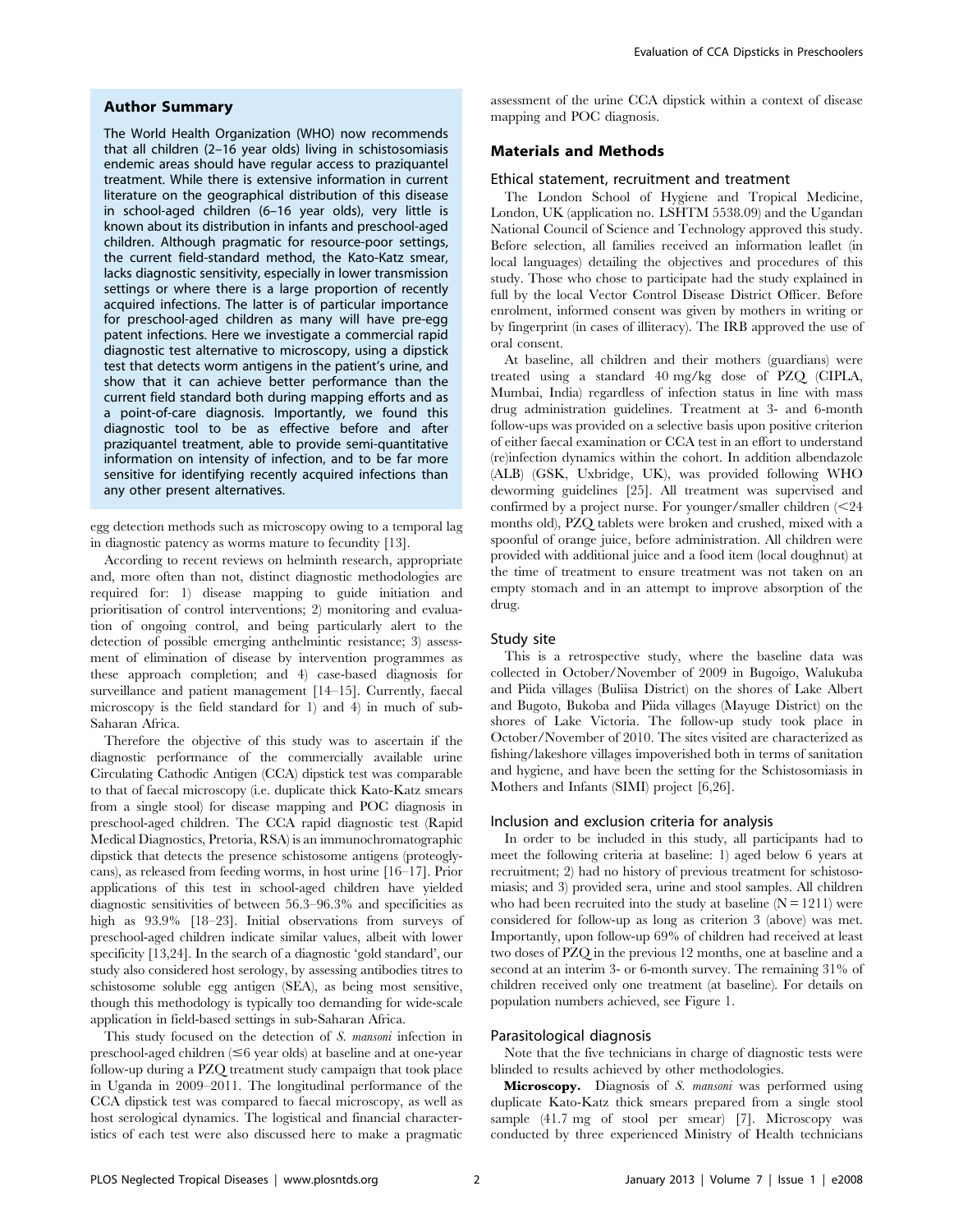

Figure 1. Flowchart detailing the study participation and adherence to sample submissions for diagnosis of S. mansoni. According to single Kato-Katz thick smear examinations, the prevalence of S. mansoni in preschool children living in the high, moderate and low transmission settings was 7.2%, 16.9% and 38.8%, respectively. Study was conducted in October/November 2009 and 2010. doi:10.1371/journal.pntd.0002008.g001

and supervised by a senior technician for quality control. Results were expressed as eggs per gram of faeces (epg) and infection intensities of S. mansoni were categorised as follows: 1–99 epg as light, 100–399 epg as medium and  $\geq 400$  epg as heavy infections according to WHO guidelines [25]. Thick smears were also examined for presence of infections by hookworm, Ascaris lumbricoides and Trichuris trichiura (the common soil-transmitted helminths, STH), as well as *Hymenolepis nana* (dwarf tapeworm) and Enterobius vermicularis (pinworm). Infections with Strongyloides stercoralis in these settings are negligible [27].

Urine Circulating Cathodic Antigen (CCA) dipstick test. A single urine sample from each child provided a 50 ml aliquot for testing the presence of schistosome CCA with a commercially available immuno-chromatographic dipstick (Rapid Medical Diagnostics, Pretoria, RSA), a rapid diagnostic test for intestinal schistosomiasis [28]. This test was performed by a trained Ministry of Health technician with extensive experience with rapid diagnostic tests. To facilitate better recording of the visual intensity of the CCA reaction band within the test zone, results were visually graded against a reference chart for: trace, single  $(+)$ , double  $(++)$  and triple  $(+++)$  positive reactions. Trace reactions were considered positive.

Serology. A commercially available ELISA kit (IVD Inc.; Carlsbad, USA) was used to test for host antibodies (IgM & IgG) to schistosome soluble egg antigens (SEA) according to manufacturer's instructions. This test was performed by a Liverpool School of Tropical Medicine researcher with extensive experience in laboratory techniques. Briefly, approximately 75 µl of finger-prick blood was taken from each child, clotted and sera was harvested by pipette after centrifugationthen diluted 1:40 with specimen dilution buffer before loading a total of 100 µl into each ELISA microwell. ELISA reactions were read using a portable ELISA plate reader (Labtech International Ltd., East Sussex, UK) to quantify optical density (OD) at 450 nm. Samples with over 0.2 OD/450 nm were considered positive; a further classification was employed whereby samples with OD at 450 nm between 0.2 and 2.0 and those between 2.1 and 3 were considered positive (+) and strong positive (++). The dynamics of antibody titres to SEA in these children (and mothers) were recorded across transmission settings with regard to new infections (i.e. seroconversions), as well as changes after PZQ treatment.

#### Performance as prevalence estimation tools

Prevalence values estimated based from results of faecal microscopy, the urine CCA test and SEA-ELISA were compared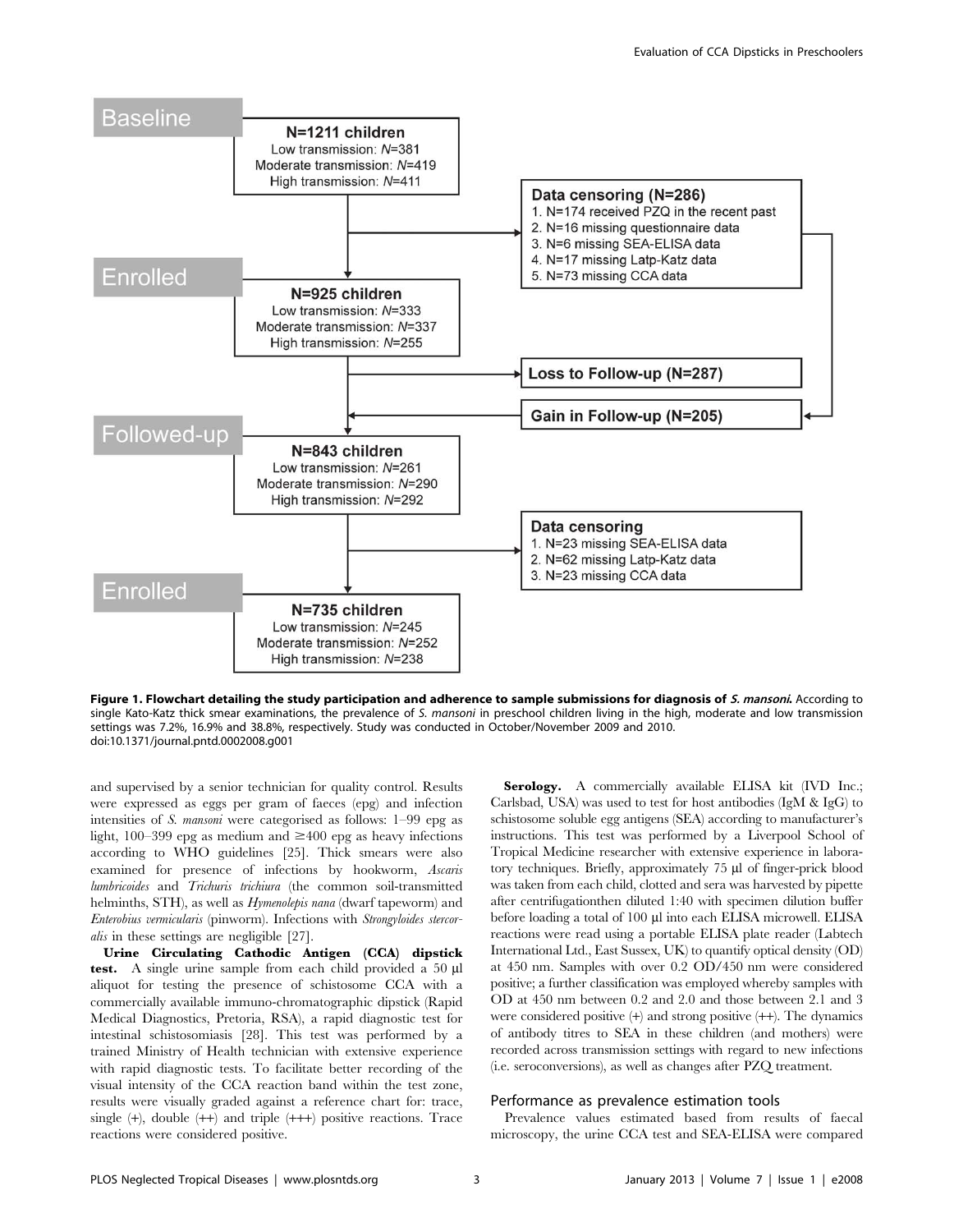to prevalence values if all techniques were combined ('combined result') and expected values if triple sample microscopy had been carried out using a predictive mathematical model [29].

# The CCA dipstick test as a POC diagnostic

Faecal microscopy and the urine CCA test were tested qualitatively as alternative intestinal schistosomiasis diagnosis methodologies against the SEA-ELISA. Typically serology serves as the 'gold-standard' for diagnosis of travellers, young children living in endemic settings or individuals from low-transmission settings although it can be confounded by history of PZQ treatment [30]. We also used a second 'gold standard' by considering a positive test result (regardless of the test) as truepositive, as before [31]. Hence, we combined results from all tests (i.e., duplicate Kato-Katz thick smears from single stool sample, single urine CCA test and single SEA-ELISA) and therefore maximized specificity. For each, sensitivity and specificity were calculated at baseline and after treatment.

Receiver operating characteristics (ROC) analyses were also performed [32], plotting the true positive rate (Sensitivity) in function of the false positive rate (100-Specificity). Calculation of standard error (SE) of area under the ROC curve was performed according to [33]. For ROC analysis, the SEA-ELISA was considered the 'gold-standard' (as a binomial variable) against which results from faecal microscopy (as a binomial variable) and the urine CCA test (as a continuous variable whereby:  $-ve = 0$ , trace  $= 1, +2, +1, = 3, +1, +1, = 4$  were measured for performance.

#### Statistical analysis

Statistical analysis was carried out according for each of the three different endemic settings separately. Villages were classified according to results from faecal microscopy: prevalence level  $<$ 10% ('low transmission'), 10–25% ('moderate transmission') and .25% ('high transmission').

Data were collected from each individual using pre-format data sheets, which were then entered onto an electronic format using Microsoft Excel. The data thus collated were analysed using MS Excel and R statistical package v 2.10.1 [34]. For prevalence values and measures of diagnostic performance, 95% confidence intervals (CI95) were estimated using the exact method as described in [35]. Percentage comparisons were performed using (one-tailed) Fisher's exact modification of the  $2\times2$  chi-squared test, with P-values inferior to 0.05 deemed significant [36]. For infection intensity values, the geometric mean of Williams,  $GM_W$  [37] was chosen as the measure of central tendency due to the typical overdispersion present in this type of data, and (asymmetric)  $CI_{95}$  values were estimated according to [38]. Data were analysed and presented as in similar publications by authors from the Schistosomiasis Consortium for Operational Research and Evaluation (SCORE) in an attempt to standardize data reporting relating to diagnostic performance of the CCA test [20,23].

# Results

#### Study population

At baseline, of 925 preschool-children were allocated into the study (female to male ratio = 0.91, mean age = 2.8 years), 94 infants  $\leq$  12 months of age), 130 one year olds, 183 two year olds, 171 three year olds, 180 four year olds, 165 five year olds and 2 six year olds. Upon follow-up (Figure 1), 735 of the initial 925 preschool-children were recovered (female to male ratio = 0.91, mean age = 4.0 years), 53 one year olds, 101 two year olds, 138 three year olds, 143 four year olds, 152 five year olds and 148 six year olds. There were no significant differences in sex ratio and ages between the three transmission sites.

The majority of the children were born in the village surveyed (81%) and had access to pit latrines (92%), most of which were used by the immediate family only (i.e. non-communal, 88%). At baseline, only 22 children were reported as to having ever urinated blood (9 girls and 13 boys), with unknown aetiology, and no macro-haematuria was observed in any of the children's urine samples. A much larger proportion, however, were reported to have passed blood in stool in the recent past (38%). A total of 12% of children reported knowing how to swim; 69% of children reported spending less than 30 min per day in the lake water while 24% reported spending between 30 min and one hour and 7% reported spending more than one hour daily.

#### Prevalence of S. mansoni infection

The prevalence of S. *mansoni* egg-patent infections according to faecal microscopy was  $40.3\%$  (CI<sub>95</sub> 31.8–49.3%) in Bugoigo, 16.9% (CI<sub>95</sub> 12.3–22.5%) in Bugoto, 6.9% (CI<sub>95</sub> 3.9–11.1%) in Bukoba, 7.8% (CI<sub>95</sub> 3.6–14.3 in Lwanika, 16.8% (10.4–25.0%) in Piida and 37.3% (28.9–46.4%) in Walukuba (Table 1 and Figure 2). Consequently, villages were grouped as follows according to endemicity: Bukoba and Lwanika were considered of 'low transmission', Bugoto and Piida were considered of 'moderate transmission' and Bugoigo and Walukuba were considered of 'high transmission' (see Figure 1).

Faecal microscopy. In low, moderate and high transmission settings, the observed prevalence of egg-patent schistosomiasis according to faecal microscopy was 7.2%, 16.9% and 38.8% before treatment and 6.9%, 25.0% and 47.5% one year after treatment ( $P > 0.05$ ). At baseline, the  $GM_{\rm w}$  of infection intensities identified by faecal microscopy were  $0.29$  epg (CI<sub>95</sub> 0.00–1.35 epg, max. value 336 epg) in the low transmission setting,  $1.01$  epg (CI<sub>95</sub>) 0.00–2.16, max. value 2820 epg) in the moderate transmission setting, and  $4.61$  epg (CI<sub>95</sub> 1.33–5.88 epg, max. value  $4140$  epg), with prevalence of heavy infections reaching 1.8% and 6.7% in the moderate and high transmission settings, respectively. Upon follow-up, the  $GM_{w}$  of infection intensities identified by faecal microscopy were  $0.26$  epg (CI<sub>95</sub> 0.00–1.33 epg, max. value 336 epg) in the low transmission setting,  $1.71$  epg (CI<sub>95</sub> 0.00–2.92, max. value 1536 epg) in the moderate transmission setting, and 7.98 epg (CI95 4.67–9.29 epg, max. value 2556 epg), with prevalence of heavy infections reaching 3.2% and 10.9% in the moderate and high transmission settings, respectively.

CCA test results. In low, moderate and high transmission settings, the observed prevalence S. mansoni infections according to CCA dipsticks was 45.9%, 45.4% and 56.1% before treatment and 39.6%, 44.8% and 55.9% one year after treatment  $(P>0.05)$ , respectively. Most of the positive diagnoses were single positive reactions, with few double and triple positive reaction recorded. For prevalence (and CI95) of each reaction intensity see Table 1.

SEA-ELISA test results. In low, moderate and high transmission settings, the observed prevalence S. mansoni infections according to SEA-ELISA was 36.0%, 49.0% and 81.6% before treatment and  $18.4\%$  (P<0.001 compared to baseline), 52.8%  $(P>0.63$  compared to baseline) and 92.0%  $(P<0.001$  compared to baseline) one year after treatment, respectively. Most of the positive reactions were classified as positive. For prevalence (and  $CI_{95}$ ) of each reaction intensity see Table 1.

#### Prevalence of other infections

Other helminths were identified by faecal microscopy at baseline:  $2.1\%$  (CI<sub>95</sub> 1.3–3.3%) of children were positive for T. trichiura,  $10.1\%$  (CI<sub>95</sub> 8.2–12.3%) were positive for hookworm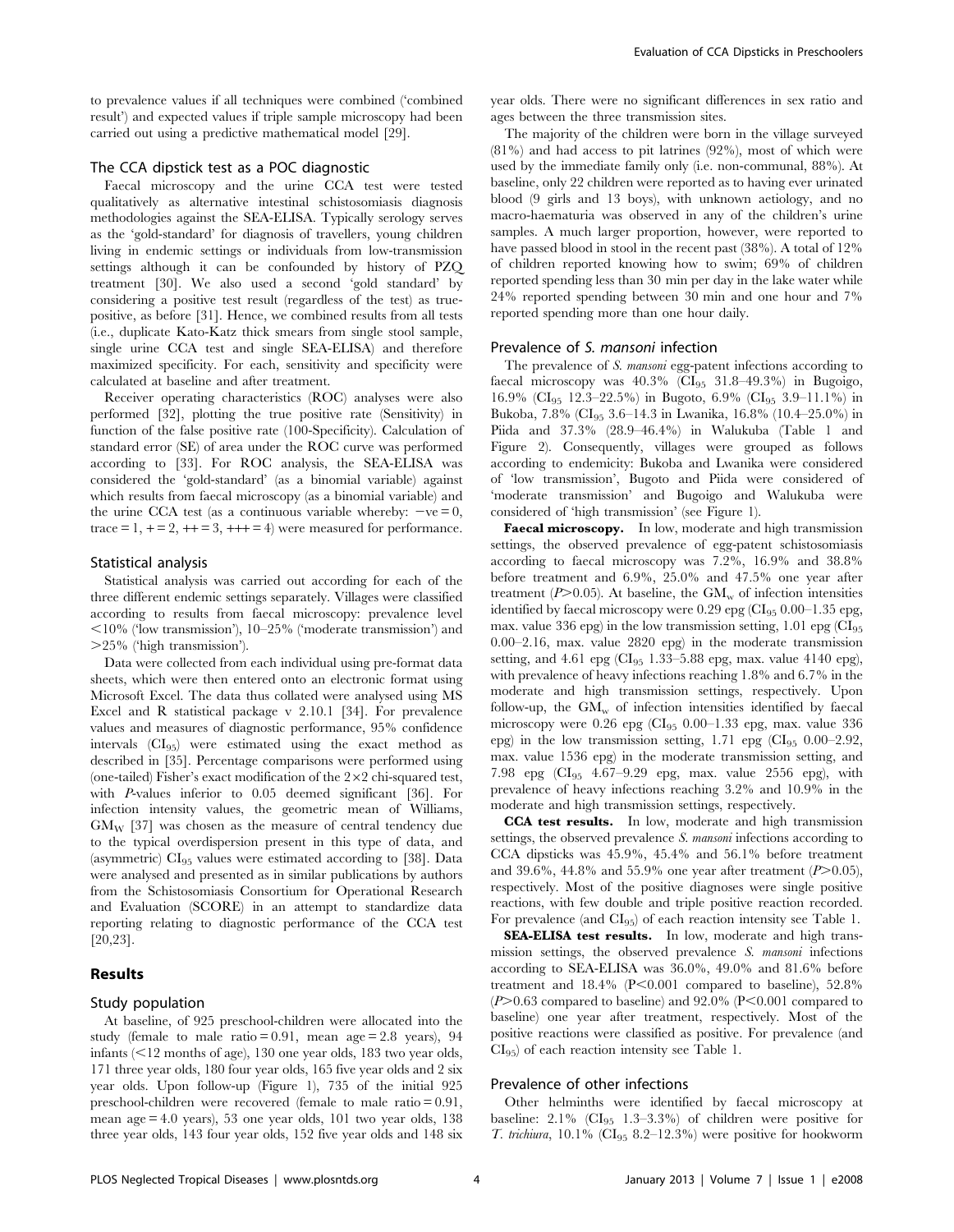Table 1. Prevalence of intestinal schistosomiasis in preschool-aged children.

| Diagnostic approach                | <b>Low transmission</b> |                   | <b>Moderate transmission</b> |                     | <b>High transmission</b> |                     |
|------------------------------------|-------------------------|-------------------|------------------------------|---------------------|--------------------------|---------------------|
|                                    | <b>Baseline</b>         | Follow-up         | <b>Baseline</b>              | Follow-up           | <b>Baseline</b>          | Follow-up           |
| I٧                                 | 333                     | 245               | 337                          | 252                 | 255                      | 238                 |
| Faecal microscopy                  | $7.2$ (4.7-10.5)        | $6.9(4.1-10.9)$   | $16.9(13.0-21.4)$            | 25.0 (19.8-30.8)    | 38.8 (32.8–45.1)         | 47.5 (41.0-54.0)    |
| Light infections (1-99 epg)        | $6.3(4.0-9.5)$          | $6.5(3.8-10.4)$   | $10.4(7.3-14.1)$             | $17.0(12.6-22.3)$   | 24.3 (19.2–30.1)         | 27.3 (21.8-33.4)    |
| Moderate infections (100-399 epg)  | $0.9(0.2 - 2.6)$        | $0.4(0.0-2.3)$    | $4.7(2.7-7.6)$               | $4.8$ (2.5-8.2)     | $7.8(4.9-11.8)$          | $9.3(5.9-13.7)$     |
| Heavy infections ( $\geq$ 400 epg) | $0.0 (0.0 - 1.1)$       | $0.0(0.0-1.5)$    | $1.8(0.7-3.8)$               | $3.2(1.4-6.2)$      | $6.7(3.9-10.5)$          | $10.9(7.3-15.6)$    |
| Single urine CCA                   | 45.9 (40.5–51.5)        | 39.6 (33.4–46.0)  | 45.4 (40.0-50.9)             | 44.8 (38.6–51.2)    | 56.1 (49.8–62.3)         | 55.9 (49.3-62.3)    |
| trace reaction                     | 27.9 (23.2-33.1)        | $26.1(20.7-32.1)$ | 25.8 (21.2-30.8)             | 24.6 (19.4-30.4)    | $26.3(21.0-32.1)$        | $16.8(12.3-22.2)$   |
| + reaction                         | $13.8(10.3-18.0)$       | $11.0(7.4-15.6)$  | $13.1 (9.7 - 17.1)$          | $15.1(10.9-20.1)$   | 14.5 (10.4–19.4)         | $17.2(12.7-22.6)$   |
| $++$ reaction                      | $3.6(1.9-6.2)$          | $1.6(0.4-4.1)$    | $2.4(1.0-4.6)$               | $3.6(1.6-6.7)$      | $5.1(2.7-8.6)$           | $11.8(8.0-16.6)$    |
| +++ reaction                       | $0.6(0.0-2.2)$          | $0.8(0.0-2.9)$    | $4.2(2.3-6.9)$               | $1.6(0.4-4.0)$      | $10.2(6.8-14.6)$         | $10.1 (6.6 - 14.6)$ |
| <b>SEA-ELISA</b>                   | 36.0 (30.9-41.4)        | 18.4 (13.7-23.8)  | 49.0 (43.5-54.4)             | 52.8 (46.4-59.1)    | $81.6(76.3 - 86.1)$      | 92.0 (87.8-95.1)    |
| $+$ reaction                       | $32.7 (27.7 - 38.1)$    | 18.4 (13.7–23.8)  | 40.1 (34.8–45.5)             | 48.8 (42.4–55.2)    | $61.6$ (55.3-67.6)       | 78.2 (72.4-83.2)    |
| ++ reaction                        | $3.3(1.7-5.8)$          | $0.0(0.0-1.5)$    | $8.9(6.1-12.5)$              | $4.0(1.9 - 7.2)$    | $20.0(15.3 - 25.4)$      | 13.9 (9.7-18.9)     |
| Combined tests                     | 64.0 (58.6–69.1)        | 47.3 (40.9-53.8)  | $68.2(63.0 - 73.2)$          | $65.9(60.0 - 71.7)$ | 89.4 (85.0-92.9)         | 94.1 (90.3-96.7)    |
| Triplicate sample microscopy'      | 17.0 (12.9–22.3)        | 16.6 (11.9–22.9)  | 32.0 (26.2-38.4)             | 43.4 (36.1–50.9)    | $60.5(53.4 - 67.2)$      | 69.7 (62.9-75.9)    |

Prevalence (and CI<sub>95</sub>), in %, of intestinal schistosomiasis according to the different diagnostic tests employed (faecal microscopy, single urine CCA and SEA-ELISA), the combined results for all tests (if positive for any test then considered child as positive), as well as the mathematical model by Jordan and colleagues ('Triplicate stool samples microscopy') [29]. This study was conducted in three epidemiological settings in Uganda in October/November 2009 (baseline) and 2010 (follow-up). For each stool sample, duplicate Kato-Katz thick smears were performed.

doi:10.1371/journal.pntd.0002008.t001

infections,  $1.7\%$  (CI<sub>95</sub> 1.0–2.8%) were positive for *H. nana* and 0.3% (CI<sub>95</sub> 0.0–0.9%) were positive for E. vermicularis. No A. lumbricoides was identified. As for follow-up, prevalence of other helminths according to faecal microscopy was as follows:  $0.1\%$ (CI<sub>95</sub> 0.0–0.8%) of children were positive for A. lumbricoides,  $1.1\%$ (CI<sub>95</sub> 0.5–2.1%) were positive for *T. trichiura*, 4.6% (CI<sub>95</sub> 3.2– 6.4%) were positive for hookworm infections,  $1.4\%$  (CI<sub>95</sub> 0.7– 2.5%) were positive for H. nana and 0.5% (CI<sub>95</sub> 0.1–1.4%) were positive for E. vermicularis.

#### Diagnostic accuracy for POC

Baseline. When considering the SEA-ELISA the 'gold standard', the overall sensitivity for faecal microscopy was 33.1% ( $CI_{95}$  28.9–37.4%) and for the urine CCA test was 56.4  $(Cl_{95}$  51.9–60.8%). The overall specificity for faecal microscopy was  $96.1\%$  (CI<sub>95</sub> 93.8–97.7%) and for the urine CCA test was  $60.4\%$  (CI<sub>95</sub> 55.6–65.1%). When considering the combined results variable as 'gold standard', the overall sensitivity of faecal microscopy was  $26.8\%$  (CI<sub>95</sub> 23.5–30.3%), for the urine CCA test was  $66.9\%$  (CI<sub>95</sub> 63.2–70.5%), and for the SEA-ELISA was  $73.5\%$  (CI<sub>95</sub> 70.0-76.8%). For details on diagnostic performance in each of the prevalence settings refer to Table 2.

Follow-up. When considering the SEA-ELISA the 'gold standard', the overall sensitivity for faecal microscopy was 42.8% (CI<sub>95</sub> 37.8–47.9%) and for the urine CCA test was  $60.2\%$  (CI<sub>95</sub> 55.2–65.1%). The overall specificity for faecal microscopy was 93.2% (CI95 90.0–95.6%) and for the urine CCA test was 69.2% (CI95 64.0–74.1%). When considering the combined results variable as 'gold standard', the overall sensitivity of faecal microscopy was  $38.1\%$  (CI<sub>95</sub>  $33.9-42.5\%$ ), for the urine CCA test was  $67.8\%$  (CI<sub>95</sub>  $63.5-71.8\%$ ), and for the SEA-ELISA was 78.5% (CI95 74.6–82.0%). For details on diagnostic performance in each of the prevalence settings refer to Table 2.

#### ROC analysis

The ROC curves and AUC of microscopy and the urine CCA according to setting are presented in Figure 3. It appears that the discriminating powers of single CCA was higher as transmission increased, as the values of AUC were 0.57, 0.63 and 0.64 in the low, moderate and high transmission setting, respectively. The same was observed for microscopy, with AUC values of 0.57, 0.63 and 0.66 in the low, moderate and high transmission setting, respectively. A similar dynamic was observed at follow-up for both tests with AUC values increasing, albeit not significantly. Of note was the observation that considering urine CCA trace results as negative results rendered the test highly specific in all transmission environments, before and after treatment (specificity  $>85\%$ ). As a consequence, however, sensitivity dropped  $(SS<45\%)$ , particularly in low and moderate transmission environments  $(SS<30\%)$ .

## **Discussion**

Preventive chemotherapy campaigns typically rely on disease mapping exercises to identify and prioritise areas where infections are a public health issue to maximize long-term cost-effectiveness [14]. This type of rapid identification of high risk communities warranting treatment can also serve as a platform for further research related to descriptions of host morbidity, PZQ drug performance, monitoring and evaluation, as well as improved patient management [39]. With the known shortcomings of the current field diagnostic standard, i.e. microscopic examination of a single stool sample [9–12], there is ample reason to develop other methods that attempt to reveal the 'true' prevalence of infection, thus alternative, field-applicable methods are needed. To this end, use of rapid diagnostic tests is appropriate. This is of particular importance in the case of detecting early infections in very young children, as the health burden in this age-class is being more formally explored and these children are now being recommended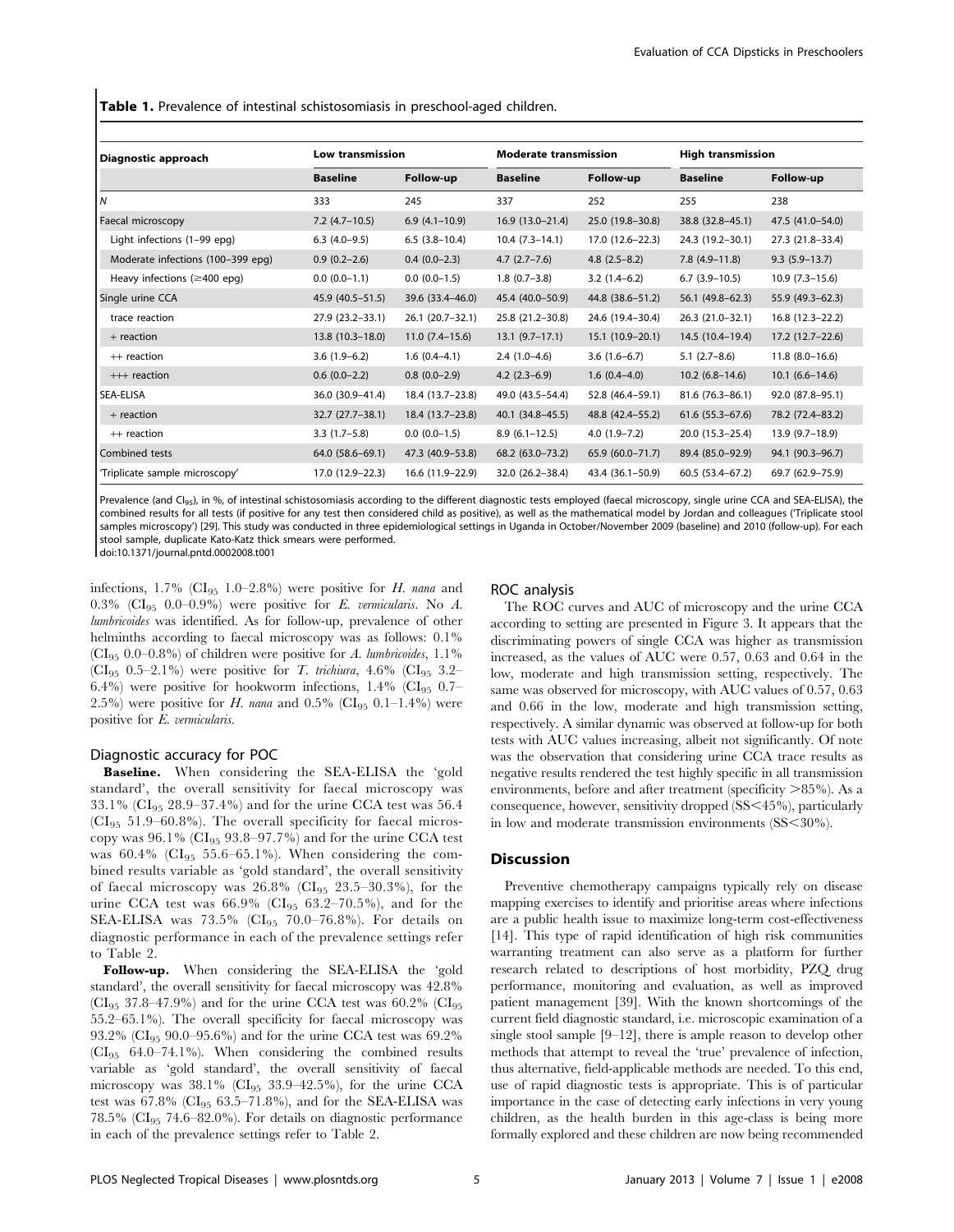

**□Single sample microscopy ■Single CCA ■ SEA-ELISA ■Combined results ■ Expected by triplicate sample microscopy** 

Figure 2. Prevalence of intestinal schistosomiasis in preschoolers at baseline and follow-up. Microscopy was conducted on duplicate Kato-Katz thick smears from the same stool sample; a single CCA tests was conducted on a single urine sample; SEA-ELISAs were conducted in the field; 'combined results': if positive for any test then considered child as positive; and mathematical model by Jordan and colleagues ('Triplicate stool samples microscopy') [29] Baseline results represented in top section, and follow-up results represented in bottom section. doi:10.1371/journal.pntd.0002008.g002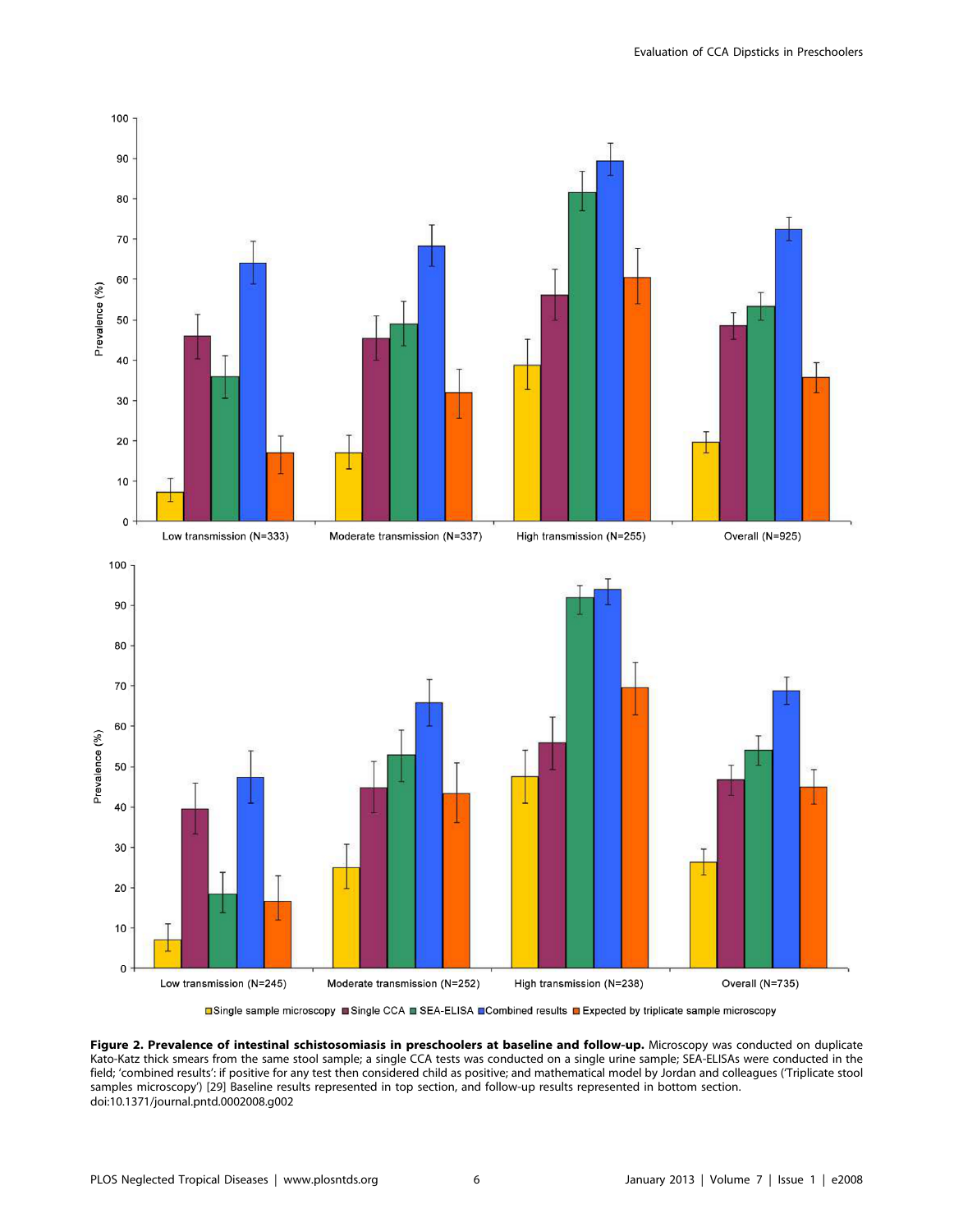Table 2. Diagnostic performance of different diagnostic tests for S. mansoni infections before and after a treatment.

|                                         |                                       | <b>Low transmission</b>       |                               | <b>Moderate transmission</b>  |                               | <b>High transmission</b>      |  |
|-----------------------------------------|---------------------------------------|-------------------------------|-------------------------------|-------------------------------|-------------------------------|-------------------------------|--|
|                                         | Sensitivity, %<br>(Cl <sub>95</sub> ) | Specificity, %<br>$(Cl_{qs})$ | Sensitivity, %<br>$(Cl_{95})$ | Specificity, %<br>$(Cl_{95})$ | Sensitivity, %<br>$(Cl_{95})$ | Specificity, %<br>$(Cl_{95})$ |  |
| <b>Before treatment</b>                 |                                       |                               |                               |                               |                               |                               |  |
| SEA-ELISA as 'gold-standard'            |                                       |                               |                               |                               |                               |                               |  |
| Faecal microscopy                       | 16.7                                  | 98.1                          | 30.3                          | 95.9                          | 44.7                          | 87.2                          |  |
|                                         | $(10.5 - 24.6)$                       | $(95.3 - 99.5)$               | $(23.4 - 37.9)$               | $(91.8 - 98.3)$               | $(37.8 - 51.7)$               | $(74.3 - 95.2)$               |  |
| Single CCA                              | 52.5                                  | 57.7                          | 55.2                          | 64.0                          | 59.6                          | 59.6                          |  |
|                                         | $(43.2 - 61.7)$                       | $(50.8 - 64.5)$               | $(47.2 - 62.9)$               | $(56.3 - 71.1)$               | $(52.6 - 66.3)$               | $(44.3 - 73.6)$               |  |
| Combined results as 'gold-<br>standard' |                                       |                               |                               |                               |                               |                               |  |
| Faecal microscopy                       | 11.3                                  | 100.0                         | 24.8                          | 100.0                         | 43.4                          | 100.0                         |  |
|                                         | $(7.4 - 16.3)$                        | $(97.0 - 100.0)$              | $(19.3 - 30.9)$               | $(96.6 - 100.0)$              | $(36.9 - 50.1)$               | $(87.2 - 100.0)$              |  |
| Single CCA                              | 71.8                                  | 100.0                         | 66.5                          | 100.0                         | 62.7                          | 100.0                         |  |
|                                         | $(65.3 - 77.8)$                       | $(97.0 - 100.0)$              | $(60.0 - 72.6)$               | $(96.6 - 100.0)$              | $(56.1 - 69.0)$               | $(87.2 - 100.0)$              |  |
| <b>SEA-ELISA</b>                        | 56.3                                  | 100.0                         | 71.7                          | 100.0                         | 91.2                          | 100.0                         |  |
|                                         | $(49.4 - 63.1)$                       | $(97.0 - 100.0)$              | $(65.4 - 77.5)$               | $(96.6 - 100.0)$              | $(86.8 - 94.6)$               | $(87.2 - 100.0)$              |  |
| <b>After treatment</b>                  |                                       |                               |                               |                               |                               |                               |  |
| SEA-ELISA as 'gold-standard'            |                                       |                               |                               |                               |                               |                               |  |
| Faecal microscopy                       | 20.0                                  | 96.0                          | 37.6                          | 89.1                          | 50.7                          | 89.5                          |  |
|                                         | $(9.6 - 34.6)$                        | $(92.3 - 98.3)$               | $(29.3 - 46.4)$               | $(82.0 - 94.1)$               | $(43.9 - 57.5)$               | $(66.9 - 98.7)$               |  |
| Single CCA                              | 60.0                                  | 65.0                          | 63.2                          | 75.6                          | 58.4                          | 73.7                          |  |
|                                         | $(44.3 - 74.3)$                       | $(58.0 - 71.6)$               | $(54.4 - 71.4)$               | $(66.9 - 83.0)$               | $(51.6 - 65.0)$               | $(48.8 - 90.9)$               |  |
| Combined results as 'gold-<br>standard' |                                       |                               |                               |                               |                               |                               |  |
| Faecal microscopy                       | 14.7                                  | 100.0                         | 38.0                          | 100.0                         | 50.4                          | 100.0                         |  |
|                                         | $(8.8 - 22.4)$                        | $(97.2 - 100.0)$              | $(30.5 - 45.8)$               | $(95.8 - 100.0)$              | $(43.7 - 57.2)$               | $(76.8 - 100.0)$              |  |
| Single CCA                              | 83.6                                  | 100.0                         | 68.1                          | 100.0                         | 59.4                          | 100.0                         |  |
|                                         | $(75.6 - 89.8)$                       | $(97.2 - 100.0)$              | $(60.4 - 75.1)$               | $(95.8 - 100.0)$              | $(52.6 - 65.9)$               | $(76.8 - 100.0)$              |  |
| SEA-ELISA                               | 38.8                                  | 100.0                         | 80.1                          | 100.0                         | 97.8                          | 100.0                         |  |
|                                         | $(29.9 - 48.3)$                       | $(97.2 - 100.0)$              | $(73.2 - 85.9)$               | $(95.8 - 100.0)$              | $(94.9 - 99.3)$               | $(76.8 - 100.0)$              |  |

This study was conducted in three epidemiological settings in Uganda in October/November 2009 (baseline) and 2010 (follow-up). For each stool sample, duplicate Kato-Katz thick smears were performed.

doi:10.1371/journal.pntd.0002008.t002

for treatment during health campaigns [5]. Here our analyses has attempted to shed new light on the diagnostic performance of faecal microscopy (duplicate KK smear) and a commercially available rapid diagnostic test, the urine CCA dipstick, in three different disease transmission settings in Uganda, with recourse to host serological dynamics. It is worth of note that S. haematobium is not endemic in these regions of Uganda, so cryptic urogenital schistosomiasis is unlikely to perturb subsequent diagnostic findings [40].

# SEA-ELISA as the 'gold-standard'?

As with all diagnostic studies with schistosomiasis, the issue of a 'gold standard' (or even a 'silver' diagnostic standard) is contentious given the patient history and stage of infection to be assessed, i.e. acute or chronic. Identifying the 'best' standard was crucial during the concept stages of this study. While triplicate stool sampling may have been an appropriate methodology for detecting infection in school-aged children, in young children many infections are at a pre-egg patent stage or produce very low faecal egg counts so this method is flawed even at a conceptual level. In S. mansoni infections, egg production usually begins at the

end of adult maturation with at least 30–50 days from skin penetration to egg-laying [41], and even then, most low faecal egg counts will still remain undetected by microscopy as egg fail to pass into the intestinal lumen [9–12]. Due to the shortfalls of microscopy, the authors opted for the more expensive, more sensitive, albeit less field-applicable, ELISA as the 'gold standard'. Antibody-based assays are well-recognised as being very sensitive [42–43] but cannot always distinguish between an active or past infection, which is important in the context of regular provision of PZQ to active infections. However, they can be extremely useful for infection incidence studies in children and in low-transmission settings [30]. Antibody responses to egg antigens are commonly detectable four to six weeks after contact with contaminated water [44], rendering ELISA-based diagnosis more sensitive than microscopy, especially at these early stages. The combined dynamics of IgM and IgG responses to schistosome infection in young children in the endemic setting, however, are as yet only beginning to be fully determined, especially when also set against the background of PZQ treatment(s).

The fact that the SEA-ELISA was used as the 'gold-standard' after all children received at least one round of treatment in the 12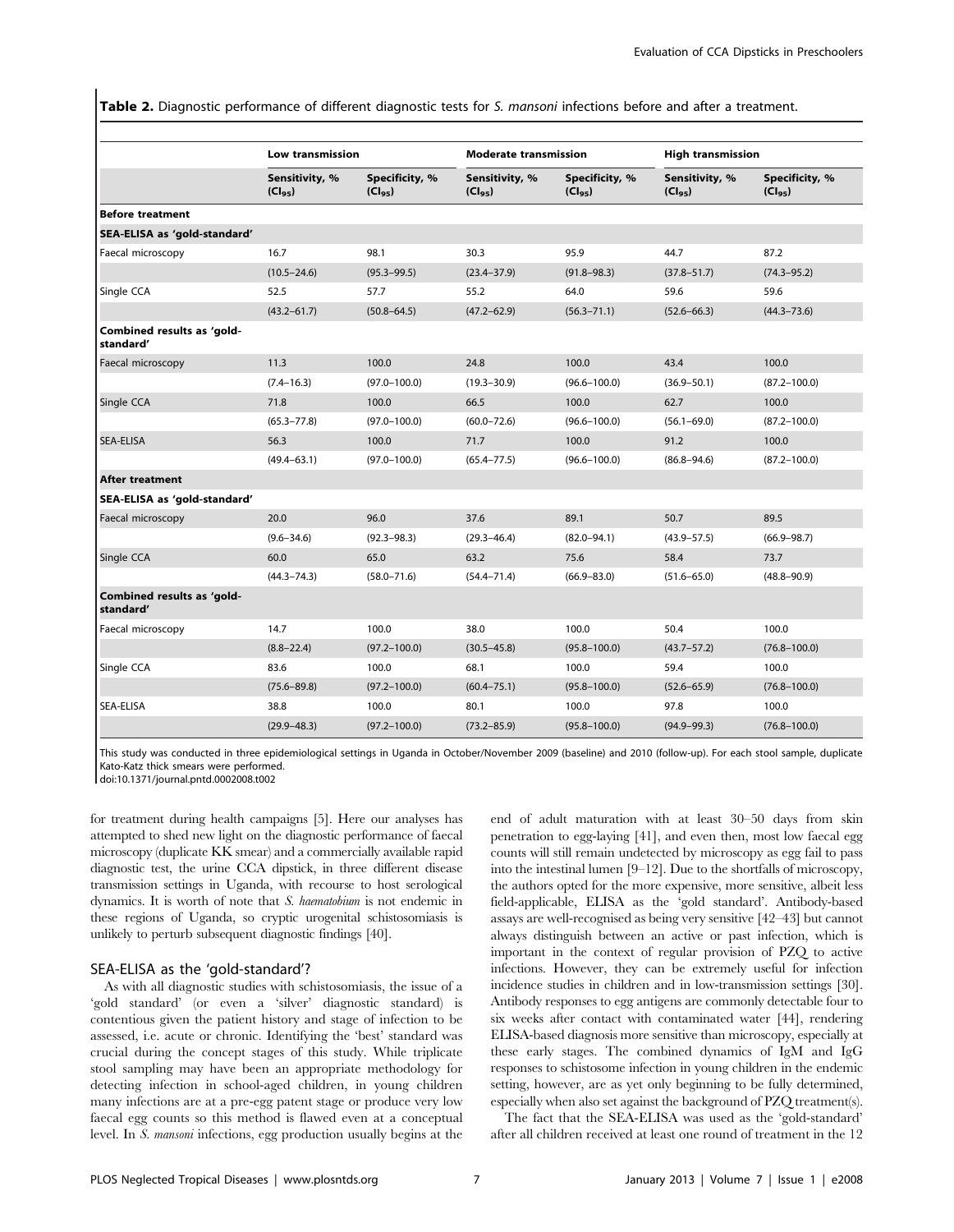

Figure 3. ROC curves of microscopy and the CCA using SEA-ELISA results as reference test. The receiver operating characteristic (ROC) curves and the area under the curve (AUC) of faecal microscopy (A) and CCA (B) are presented from either a low (green), moderate (orange) or high transmission (red) setting. Results are presented from baseline (above) and follow-up (below) surveys. doi:10.1371/journal.pntd.0002008.g003

months preceding the follow-up survey must also be discussed. Humoral responses have been known to remain in patients treated for schistosomiasis for up to 24 months [45]. However, results from the SIMI project in Uganda indicate that while some individuals remained antibody-positive for the duration of the study, many were in fact still egg-positive for infection despite treatment. On the other hand, a significant proportion of individuals (both mothers and children) seroconverted to negative within a six and twelve month window after initial treatment (see Figure S1). As these titres reflect the combined titre levels of IgM and IgG, which may be considered a shortcoming of this commercial kit, there might be some short- and long-term trends manifesting themselves concurrently. In future a more precise discrimination between these antibody sub-classes, especially IgG sub-types, would be beneficial. Additionally, the results presented here show that the correlation between egg excretion, presence of CCA antigens in urine and presence of antibody responses against egg antigens remains very similar before and after treatment (See Figure S2). Therefore we consider the SEA-ELISA a viable alternative 'gold standard' (compared to microscopy) for detecting infection in very young children even after treatment, a particularly novel finding.

# The urine CCA test in mapping initiatives

The results reported here showed that urine CCA tests gave higher prevalence levels of S. mansoni than single and estimated triplicate sample microscopy, the latter being calculated using a previously validated mathematical model [29], particularly in low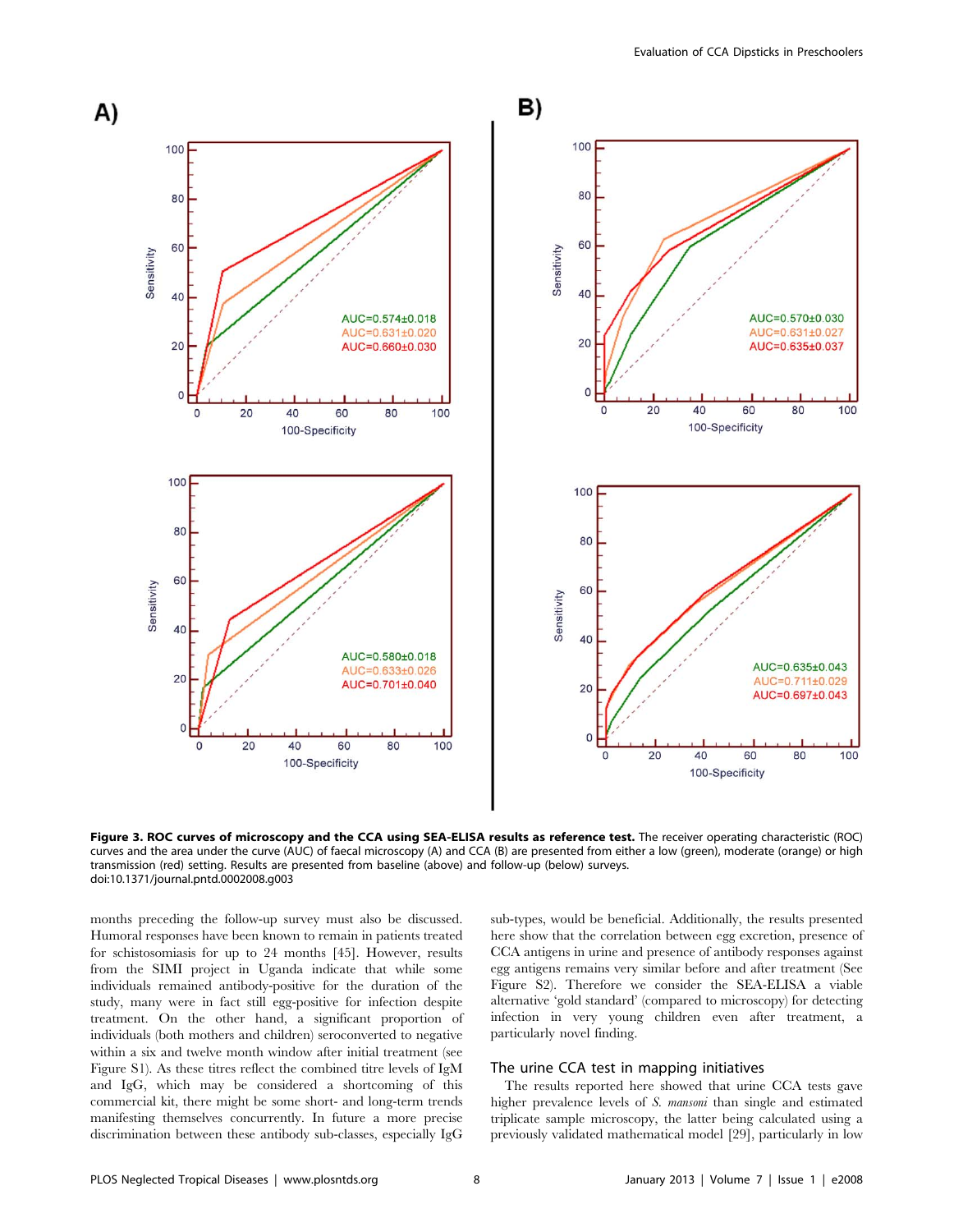and moderate transmission settings. Interestingly, in low transmission environments, at both baseline and follow-up, the urine CCA test identified more infections than the SEA-ELISA test, here used as the 'gold-standard'. This is possibly due to the latency between active infection (metabolising worms), as detected by the urine CCA, and commencement of egg production and antibodies to thereof as detected by the microscopy and ELISA, respectively. The temporal relationship between eggs, antigens and antibodies is complex and has been discussed elsewhere in greater detail [13].

# The quantitative properties of the CCA dipstick

In this study we found that prevalence of CCA and ELISA strong reactions (+++ and ++, respectively) was strongly correlated to prevalence of heavy intensity infections  $(\geq 400 \text{ erg})$  in all settings, even after PZQ treatment. This highlights the quantitative properties of the commercial CCA test and provides evidence of its immediate applicability in mapping, monitoring and evaluation exercises. The strong association between colour intensity of the urine CCA test reaction and egg excretion values identified by microscopy is in line with previous reports (see Figure S2) [18–20,46–47] illustrative of strong co-associations, leading the authors to conclude that a single urine CCA test provides quantitative information, along with qualitative information as reliable as that gathered by microscopic examination of a single stool sample [47–48].

#### The urine CCA test in a POC setting

The sensitivity of single CCA varied between 53–63% when compared to the SEA-ELISA, with specificity varying between 58– 76%. Contrarily, the sensitivity of faecal microscopy varied between 17–20% in the low transmission setting and 45–51% in the high transmission setting, with specificities remaining always above 87%. Importantly, ROC analysis showed that if trace results were not considered as positive diagnosis by the urine CCA test, sensitivity would vary between 24–42% and specificity would remain above 85% throughout the study. This means that in a POC scenario, considering CCA trace results as negative would render the test as sensitive and specific as single sample (double smear) microscopy. The diagnostic performance reported here falls within previously published intervals, despite the fact that our study focused on very young children and differed in the 'gold standard' applied [13,18–24].

Noteworthy are the individuals with egg-patent infection according to microscopy but negative for CCA at baseline (47 of the 180 egg-patent, 39 light, 4 moderate and 4 heavy infections). A lower proportion was found upon follow-up (36 of 193 egg-patent, 35 light and 1 moderate infection). While the latter phenomenon may be explained by the assumption that some children still expel eggs previously trapped in the tissues long after their original infecting adult worm population was cleared by treatment, the first phenomenon was raised previously [23] and warrants further investigation to allow for optimization of diagnostic performance. Interestingly, at both time points, a vast proportion of these infections were diagnosed via observation of a single egg across both smears (19 of 57 at baseline and 19 of 35 upon follow-up). Also of note was the fact that a similar phenomenon, albeit smaller scale, was observed for SEA-ELISA, whereby 17 egg-patent children at baseline (10 light, 4 moderate and 3 heavy infections) and 22 egg-patent children upon follow-up (20 light, 1 moderate and 1 heavy) had a negative antibody titre against Schistosoma eggs. This phenomenon could be explained by immune incompetence. Importantly, human error must also be considered if trying to understand these observations; families could have mixed samples,

technicians could have mislabelled upon sample retrieval or results could have been incorrectly entered.

## Financial and logistical implications

When considering any diagnostic test in the setting of large-scale control interventions, a variety of new hurdles arise which may make the test unattractive even if the diagnostic performance is proven satisfactory. Perhaps the foremost advantage of the Kato-Katz method is that it allows for diagnosis of other, commonly coendemic, helminth infections, such as the STH. Furthermore, if applied to its full potential, it can also provide a quantitative measure to the infections; an aspect crucial during monitoring an evaluation campaigns where reductions in overall infection intensities are considered. Nonetheless while the CCA cannot have any bearing on diagnosis of STH, we show that it is able to act as a proxy of infection intensities.

The test's affordability is often another major constraint, and at first glance the price tag on each CCA test (approximately US\$2) could be a deterrent, but a recent publication shows that to achieve similar sensitivity, especially in low and moderate transmission environments, triplicate sample microscopy will be even more expensive [49]. Importantly, the price of the CCA dipstick could still drop if the test is endorsed by the international community as a viable alternative to single sample microscopy (increased demand). As the company currently manufacturing the CCA dipstick is based in Africa it is well-placed to address the needs across the continent, aiding in reduced shipping costs.

Noteworthy is the fact that the urine CCA is a much faster methodology, which for specimen collection and in terms of mapping initiatives leads to cost-savings. Additionally, it uses a far more attainable biological sample than microscopy, with most preor school-aged children being capable of promptly producing a urine sample. These issues have been discussed elsewhere [20,23– 24,50]. According to the literature, co-endemicity of S. haematobium [20] and other soil-transmitted helminths [22–23] does not appear to influence the accuracy of the urine CCA test for the diagnosis of S. mansoni.

#### Conclusion

The CCA is a viable alternative for diagnosis of S. mansoni infections in preschool-aged children, particularly in low transmission settings or in areas where treatment has reduced prevalence to low levels. The urine CCA commercial test was proven more sensitive than faecal microscopy (duplicate KK smear) for mapping proposes, and it was as reliable as faecal microscopy for point-of-care diagnosis. The urine CCA dipstick test is able to provide both qualitative and quantitative information of S. mansoni infection in pre-school aged children. Importantly, these statements hold true even in the presence of regular PZQ treatment.

# Supporting Information

Figure S1 SEA-ELISA optical density (OD, at 450 nm) dynamics in the SIMI cohort (children and mothers). SEA-ELISAs were conducted in the field; data are reported according to transmission setting: A and D are high transmission settings, B and E are moderate transmission settings and C and F are low transmission settings. In red are individuals that had a very strong positive ELISA reaction by the end of the study (one year), in yellow are those with strong ELISA reactions by the end of the study, and in green are individuals negative for antibodies against Schistosoma spp. eggs by the end of the study.  $(TIF)$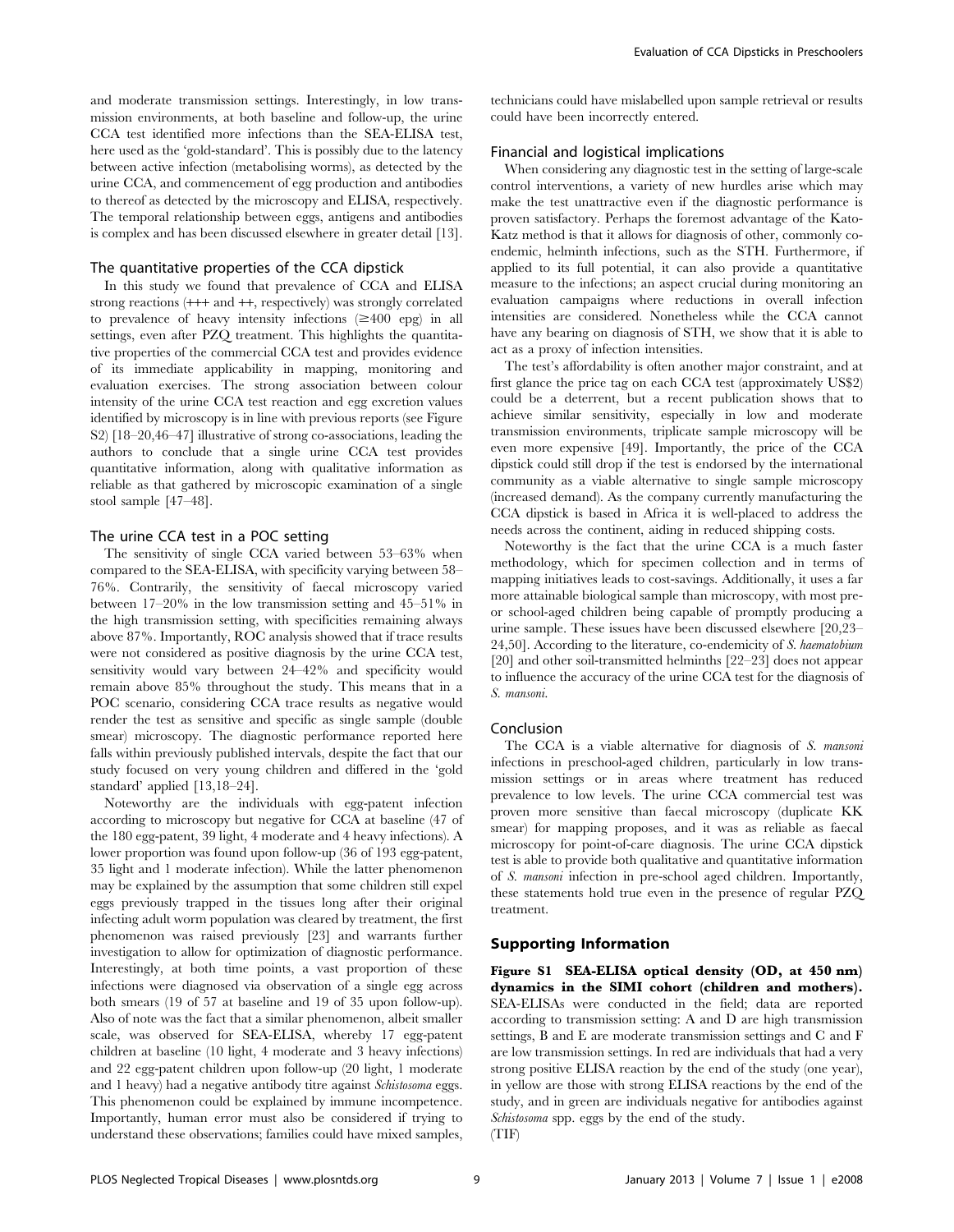Figure S2 Overall correlation between microscopy, urine CCA and SEA-ELISA results at baseline (left) and follow-up (right). Microscopy was conducted on duplicate Kato-Katz thick smears from the same stool sample; a single CCA tests was conducted per urine sample; SEA-ELISAs were conducted in the field. Urine CCA test bands were classified visually (baseline: 476 negatives, 374 +ves, 33 ++ves; and 42 +++ves; follow-up: 392 negatives, 272 +ves, 41 ++ves; and 30 +++ves); SEA-ELISA reaction strength was classified by spectrophotometer (baseline: 432 negatives, 401 +ves and 92 ++ves; follow-up:  $338$  negatives,  $354$  +ves and  $43$  ++ves). (TIF)

Checklist S1 STARD checklist. (DOCX)

#### References

- 1. Sousa-Figueiredo JC, Pleasant J, Day M, Betson M, Rollinson D, et al. (2010) Treatment of intestinal schistosomiasis in Ugandan preschool children: best diagnosis, treatment efficacy and side-effects, and an extended praziquantel dosing pole. Int Health 2: 103–113.
- 2. Mutapi F, Rujeni N, Bourke C, Mitchell K, Appleby L, et al. (2011) Schistosoma haematobium treatment in 1-5 year old children: safety and efficacy of the antihelminthic drug praziquantel. PLoS Negl Trop Dis 5: e1143.
- 3. Navaratnam AM, Sousa-Figueiredo JC, Stothard JR, Kabatereine NB, Fenwick A, et al. (2012) Efficacy of praziquantel syrup versus crushed praziquantel tablets in the treatment of intestinal schistosomiasis in Ugandan preschool children, with observation on compliance and safety. Trans R Soc Trop Med Hyg 106: 400–407.
- 4. Sousa-Figueiredo JC, Betson M, Atuhaire A, Arinaitwe M, Navaratnam AMD, et al. (2012) Performance and safety of praziquantel for treatment of intestinal schistosomiasis in infants and preschool children. PLoS Negl Trop Dis 6, e1864.
- 5. WHO (2011) Report of a meeting to review the results of studies on the treatment of schistosomiasis in preschool-age children. Geneva: World Health Organization [available online: http://whqlibdoc.who.int/publications/2011/ 9789241501880\_eng.pdf].
- 6. Stothard JR, Sousa-Figueiredo JC, Betson M, Green HK, Seto EY, et al. (2011) Closing the praziquantel treatment gap: new steps in epidemiological monitoring and control of schistosomiasis in African infants and preschool-aged children. Parasitol 138: 1593–1606.
- 7. Katz N, Chavez A, Pellegrino J (1972) A simple device for quantitative stool thicksmear technique in schistosomiasis mansoni. Rev Inst Med Trop Sao Paulo 14: 397–400.
- 8. WHO (2002) Prevention and Control of Schistosomiasis and Soil-Transmitted Helminthiasis. Report of a WHO Expert Committee. Geneva: World Health Organization.
- 9. Hall A (1981) Quantitative variability of nematode egg counts in faeces: a study among rural Kenyans. Trans R Soc Trop Med Hyg 75: 682–687.
- 10. De Vlas SJ, Gryseels B, Van Oortmarssen GJ, Polderman AM, Habbema JD (1992) A model for variations in single and repeated egg counts in Schistosoma nansoni infections. Parasitol 104 (Pt 3): 451-460.
- 11. Engels D, Sinzinkayo E, De Vlas SJ, Gryseels B (1997) Intraspecimen fecal egg count variation in Schistosoma mansoni infection. Am J Trop Med Hyg 57: 571– 577.
- 12. Utzinger J, Booth M, N'Goran EK, Muller I, Tanner M, et al. (2001) Relative contribution of day-to-day and intra-specimen variation in faecal egg counts of Schistosoma mansoni before and after treatment with praziquantel. Parasitol 122: 537–544.
- 13. Stothard JR, Sousa-Figueiredo JC, Betson M, Adriko M, Arinaitwe M, et al. (2011) Schistosoma mansoni Infections in young children: when are schistosome antigens in urine, eggs in stool and antibodies to eggs first detectable? PLoS Negl Trop Dis 5: e938.
- 14. McCarthy JS, Lustigman S, Yang GJ, Barakat RM, Garcia HH, et al. (2012) A research agenda for helminth diseases of humans: diagnostics for control and elimination programmes. PLoS Negl Trop Dis 6: e1601.
- 15. Solomon AW, Engels D, Bailey RL, Blake IM, Brooker S, et al. (2012) A diagnostics platform for the integrated mapping, monitoring, and surveillance of neglected tropical diseases: rationale and target product profiles. PLoS Negl Trop Dis 6: e1746.
- 16. Kremsner PG, de Jonge N, Simarro PP, Muhlschlegel F, Mir M, et al. (1993) Quantitative determination of circulating anodic and cathodic antigens in serum and urine of individuals infected with Schistosoma intercalatum. Trans R Soc Trop Med Hyg 87: 167–169.
- 17. Deelder AM, Qian ZL, Kremsner PG, Acosta L, Rabello AL, et al. (1994) Quantitative diagnosis of Schistosoma infections by measurement of circulating antigens in serum and urine. Trop Geogr Med 46: 233–238.
- 18. Legesse M, Erko B (2008) Field-based evaluation of a reagent strip test for diagnosis of schistosomiasis mansoni by detecting circulating cathodic antigen (CCA) in urine in low endemic area in Ethiopia. Parasite 15: 151–155.

# Acknowledgments

We wish to thank the children and mothers who took part in the study. We also thank the Ministry of Health of Uganda, Vector Control Division, and all their staff for their support during the SIMI project. JCSF and JRS would like to acknowledge Prof. David Rollinson and the Natural History Museum, London, for continued support during the SIMI project. The authors would like to thank Dr. Quentin Bickle and Dr. Micke Doenhoff for reading and commenting on the first manuscript. The authors would like to thank the reviewers for their constructive criticism.

#### Author Contributions

Conceived and designed the experiments: JCSF NBK JRS. Performed the experiments: JCSF MB JRS. Analyzed the data: JCSF. Wrote the paper: JCSF MB NBK JRS.

- 19. Standley C, Lwambo N, Lange C, Kariuki H, Adriko M, et al. (2010) Performance of circulating cathodic antigen (CCA) urine-dipsticks for rapid detection of intestinal schistosomiasis in schoolchildren from shoreline communities of Lake Victoria. Parasit Vectors 3: 7.
- 20. Coulibaly JT, Knopp S, N'Guessan NA, Silue KD, Furst T, et al. (2011) Accuracy of urine circulating cathodic antigen (CCA) test for Schistosoma mansoni diagnosis in different settings of Cote d'Ivoire. PLoS Negl Trop Dis 5: e1384.
- 21. Ashton RA, Stewart BT, Petty N, Lado M, Finn T, et al. (2011) Accuracy of circulating cathodic antigen tests for rapid mapping of Schistosoma mansoni and S. haematobium infections in Southern Sudan. Trop Med Int Health 16: 1099–1103.
- 22. Shane HL, Verani JR, Abudho B, Montgomery SP, Blackstock AJ, et al. (2011) Evaluation of urine CCA assays for detection of Schistosoma mansoni infection in Western Kenya. PLoS Negl Trop Dis 5: e951.
- 23. Tchuem Tchuente LA, Kuete Fouodo CJ, Kamwa Ngassam RI, Sumo L, Dongmo Noumedem C, et al. (2012) Evaluation of Circulating Cathodic Antigen (CCA) Urine-Tests for Diagnosis of Schistosoma mansoni Infection in Cameroon. PLoS Negl Trop Dis 6: e1758.
- 24. Navaratnam AM, Mutumba-Nakalembe MJ, Stothard JR, Kabatereine NB, Fenwick A, et al. (2012) Notes on the use of urine-CCA dipsticks for detection of intestinal schistosomiasis in preschool children. Trans R Soc Trop Med Hyg.
- 25. WHO (2006) Preventive Chemotherapy in Human Helminthiasis. Coordinated use of Anthelminthic Drugs in Human Interventions: a Manual for Health Professionals and Programme Managers. Geneva: World Health Organization.
- 26. Betson M, Sousa-Figueiredo JC, Rowell C, Kabatereine NB, Stothard JR (2010) Intestinal schistosomiasis in mothers and young children in Uganda: investigation of field-applicable markers of bowel morbidity. Am J Trop Med Hyg 83: 1048–1055.
- 27. Stothard JR, Pleasant J, Oguttu D, Adriko M, Galimaka R, et al. (2008) Strongyloides stercoralis: a field-based survey of mothers and their preschool children using ELISA, Baermann and Koga plate methods reveals low endemicity in western Uganda. J Helminthol 82: 263–269.
- 28. Stothard JR, Kabatereine NB, Tukahebwa EM, Kazibwe F, Rollinson D, et al. (2006) Use of circulating cathodic antigen (CCA) dipsticks for detection of intestinal and urinary schistosomiasis. Acta Trop 97: 219–228.
- 29. Jordan P, Woodstock L, Unrau GO, Cook JA (1975) Control of Schistosoma mansoni transmission by provision of domestic water supplies. A preliminary report of a study in St Lucia. Bull World Health Organ 52: 9–20.
- 30. Noya O, Alarcon de Noya B, Losada S, Colmenares C, Guzman C, et al. (2002) Laboratory diagnosis of Schistosomiasis in areas of low transmission: a review of a line of research. Mem Inst Oswaldo Cruz 97 Suppl 1: 167–169.
- 31. Knopp S, Mgeni AF, Khamis IS, Steinmann P, Stothard JR, et al. (2008) Diagnosis of soil-transmitted helminths in the era of preventive chemotherapy: effect of multiple stool sampling and use of different diagnostic techniques. PLoS Negl Trop Dis 2: e331.
- 32. Fawcett T (2006) An introduction to ROC analysis. Pattern Recogn Lett 27: 861–874.
- 33. DeLong ER, DeLong DM, Clarke-Pearson DL (1988) Comparing the areas under two or more correlated receiver operating characteristic curves: A nonparametric approach. Biometrics 44: 837–845.
- 34. Ihaka R, Gentleman R (1996) R: A language for data analysis and graphics. 5: 299–314.
- 35. Armitage P, Berry G (1994) Statistical Methods in Medical Research. Oxford: Blackwell Scientific Publications.
- 36. Fisher RA (1922) On the interpretation of Chi-square from contingency tables and the calculation of P. 85: 87–94.
- 37. Williams CB (1937) The use of logarithms in the interpretation of certain entomological problems. 24: 404–414.
- 38. Kirkwood BR, Sterne JA (2003) Essential Medical Statistics. Second edition. Oxford: Blackwell Science.
- 39. Utzinger J, N'Goran E K, Caffrey CR, Keiser J (2011) From innovation to application: social-ecological context, diagnostics, drugs and integrated control of schistosomiasis. Acta Trop 120 Suppl 1: S121–137.